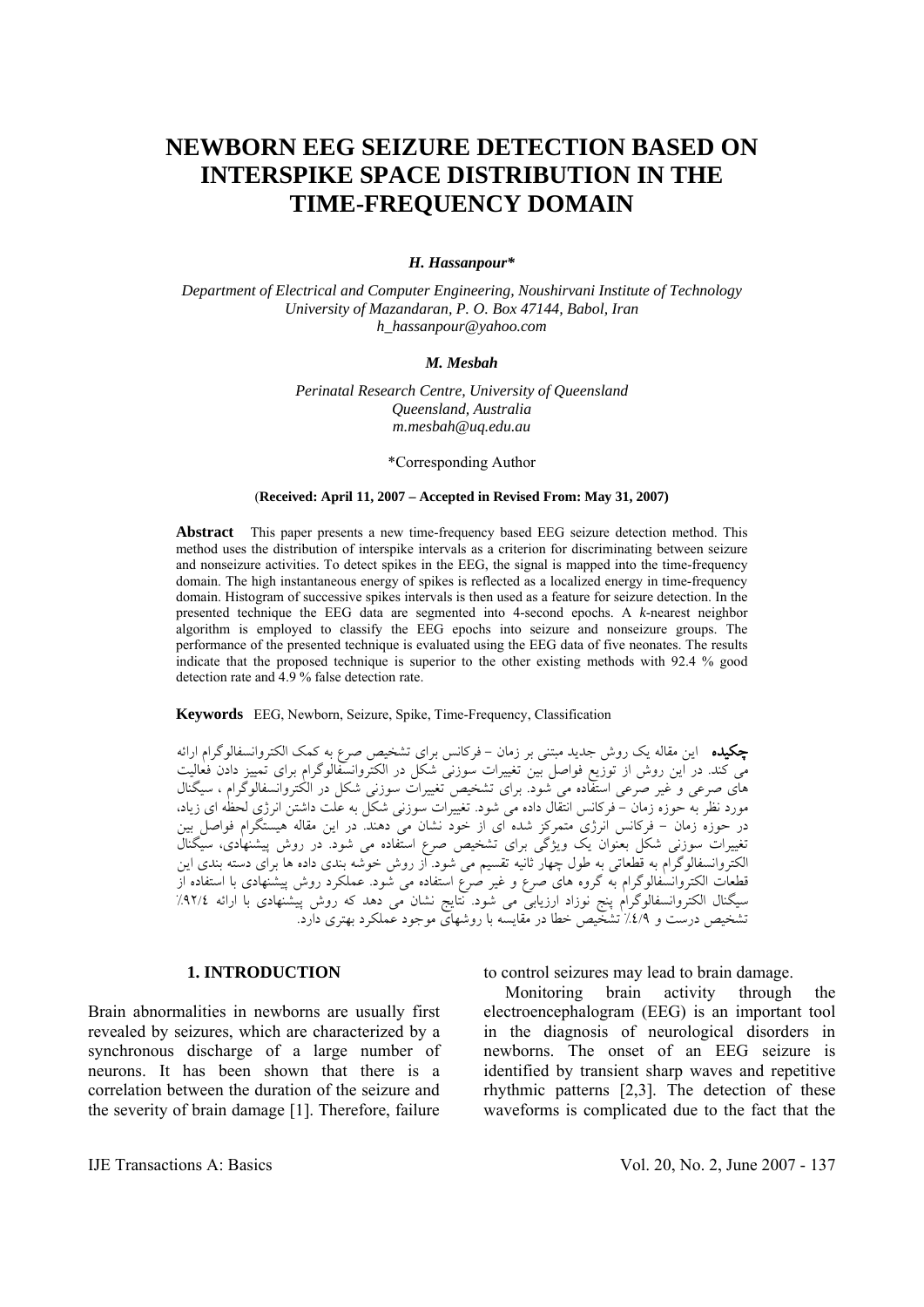brain of a normal neonate may produce spurious waveforms and sharp spikes which are the result of extra electrical activities associated with the maturing brain [4]. The problem is then to differentiate between the waveforms related to seizure and those related to the normal brain activities.

 Currently, there are a number of published methods for detection of seizures in neonates which, for the most part, are based on the assumption that the EEG signals are stationary or at least locally stationary [21,20]. It has been shown that neonate EEG signals are significantly nonstationary and multi-component [17,22]. Since time-frequency (TF) based methods are best suited to analyze these types of signals, the current research used the TF analysis techniques to characterize neonatal EEG seizures.

 Frequency domain analysis of EEG data recorded by digital systems with a high sampling rate, for example 256 Hz, can show that EEG activity ranges from almost DC to over 100 Hz [22]. Since seizure signatures may exist in different frequency ranges, from as low as 0.5 Hz [6,13] to higher than 70 Hz [14], some researchers have tried to detect seizure activity using low frequency signatures [20,21,24], while others used high frequency signatures [2,14]. This paper concentrates on the high frequency signatures of the seizure resulting from spiky activities.

 Spikes are nonstationary short-time broadband events with high instantaneous energy. To detect spikes from the EEG signals, the signal is mapped into the TF domain. The high instantaneous energy of spikes is reflected as a localized energy in the TF domain (see Figure 1). The width of the localized energy becomes narrower in higher frequency areas. Consequently, a spike can be seen as a line or ridge at high frequencies in the TF domain. Depending on the signal to noise ratio (SNR), existence of noise in the signal may prevent recognition of true spikes from the noise.

 To characterize seizures using spike events in EEG signals, a two-stage seizure detection technique has been developed. In the first stage, the EEG signal is preprocessed to detect spike events. In the second stage, the histogram of successive spike intervals is extracted and used to discriminate between seizure and nonseizure activities. The analysis of histograms of successive spike intervals associated with a number of EEG epochs indicates that histograms of seizure activities can be classified into six different groups dissimilar to the histograms extracted from nonseizure activities.

# **2. SEIZURE DETECTION**

In this paper the EEG signals are preprocessed to detect spike events by using a two-stage spike detection technique presented in [10]. The detected spikes are then used in another technique to discriminate between seizure and nonseizure activities. In the spike detection technique, the first stage is an enhancing stage whose goal is to reduce the effect of the noise in the TF domain by using singular value decomposition (SVD)-based method [7]. The second stage is the detection stage. The detection process uses the above-mentioned characteristics of spikes in the TF domain along with the accentuating capacity of the nonlinear energy operator (NEO) [8].

 In [14] the authors have shown that during seizure activity there is regularity between the successive spike intervals (SSI). To detect a seizure, histogram of the SSI (HSSI) related to the signal of interest is compared to the reference histogram. In this study, it is shown that the HSSIs of seizures are classified into different groups. A *k*nearest neighbor algorithm is used to classify the HSSIs of the EEG epochs into different groups of seizure and nonseizure activities [9].

**2.1. Data Acquisition** EEG data acquisition was performed on newborns, whose ages range between two days and two weeks, at the Royal Women's Hospital, Brisbane, Australia. The electrodes were placed on the scalp according to the 10-20 International System of Electrode Placement. The data were recorded on 20 channels using Medelec (Oxford Instruments, UK) software*/*hardware environment. The signals were low-pass filtered with a cut-off frequency of 70 Hz and then were sampled with the sampling rate of 256 Hz. A 50 Hz notch filter was applied on the signals. The seizure activities on the recordings were visually labeled by a neurologist from the Neurosciences Department at the Royal Children's Hospital, Brisbane, Australia.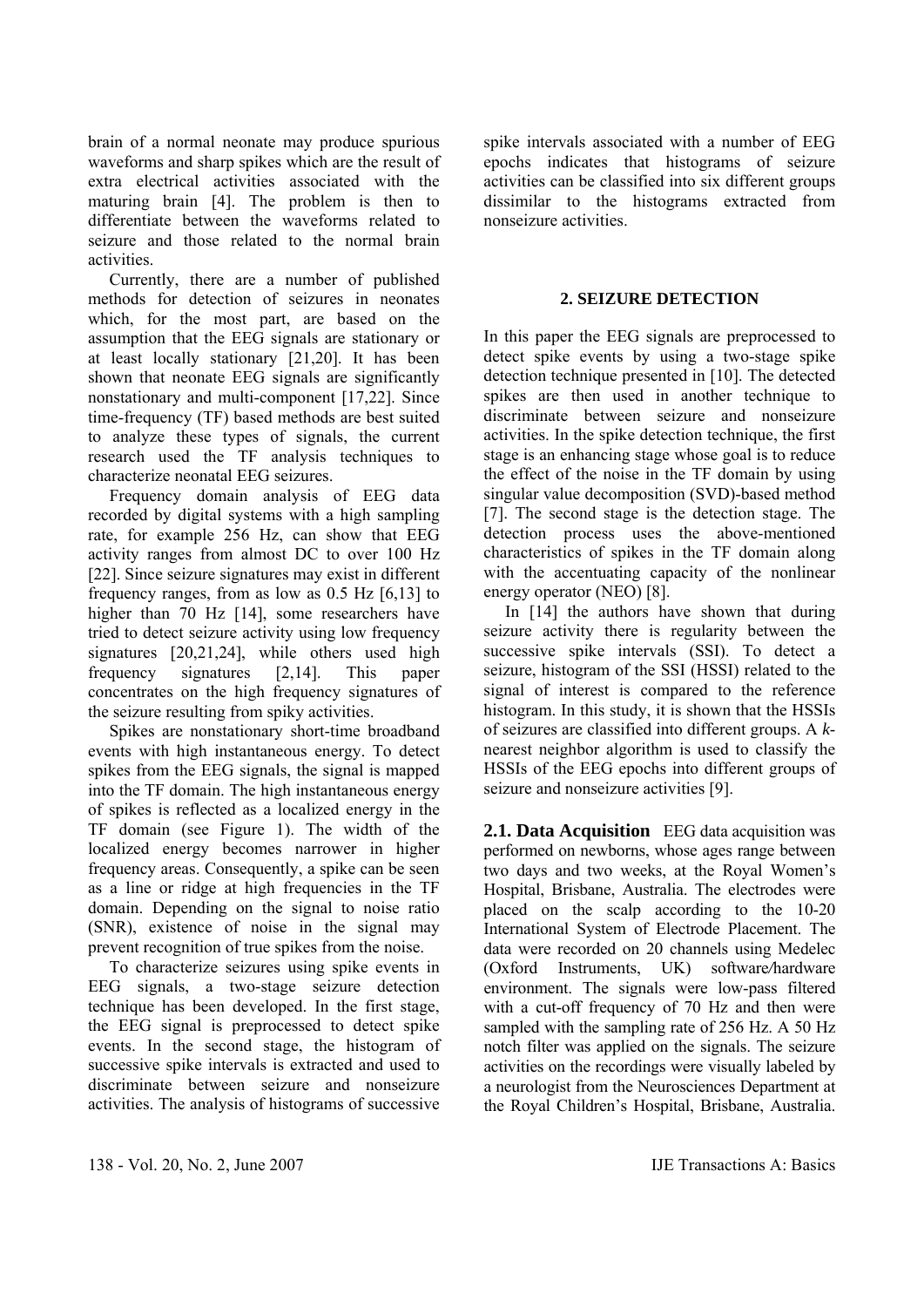

**Figure 1**. Four seconds of a newborn EEG signal containing spike events: (a) time domain, (b) TF domain. The arrows depict the position of spikes. As can be seen time domain spikes are represented as lines or ridges in the TF domain.

Artefact free EEG of the five newborns, selected by the neurologist, have been used in this research.

**2.2. Preprocessing** The aim of the preprocessing stage is to detect spikes in the EEG signal. Nonstationary behavior of spikes makes the TF distribution (TFD) a preferable tool for spike detection [10]. Hence, the TFD-based technique presented in [15] is used for detecting spikes. In this technique, the signal is first mapped into the TF domain. The multicomponent behavior of the EEG signal creates cross-terms in the TFD. To reduce the cross-terms, a TFD with a reduced interference distribution (RID) capability is needed [11].

 A number of RIDs exist in the literature. In this study, the Choi-Williams distribution (CWD) has been adopted. This distribution outperforms other distributions in representing spiky signals [10].

 To attenuate the effects of noise on the timefrequency representation (TFR) of the signal, the SVD-based technique proposed in [7] is used. This technique is based on low-pass filtering the singular vectors associated with the matrix representing the TFD of the signal under analysis. In [7] the authors have shown that reconstructing the TFD of the signal using filtered singular vectors significantly reduces the noise effect without altering the basic structure of the TF patterns of the signal.

 At higher frequencies in the TF domain, spikes are represented with more localized energy than at lower frequencies and, hence have less interference from the background. Consequently, using high frequencies of the TFD is more suitable for spike detection (see Figure 2).

 To localize the spike events, two frequency slices of the enhanced TFR are used [2]. If both of the frequency slices, at the same position, have a spike signature, the related time domain signal is judged to contain a spike at that position.

 The nonlinear energy operator (NEO) can be applied to the frequency slices to amplify the spike signatures. For a discrete signal  $x(n)$ , the NEO is defined as

$$
\psi[x(n)] = x^2(n) - x(n+1)x(n-1)
$$
,

where w tracks the energy of the signal. The instantaneous nature of the NEO makes it a suitable tool for the detection of transients.

 The existence of local peaks higher than a threshold value at the output of the NEO represents the spike events in the related time series signal [10]. In [8] the authors have shown that the Barlett window can be used to smooth the output of the NEO to better localize the local maxima.

 The preprocessing stage encodes the EEG signals into zeros and ones, where ones represent the position of the detected spikes in the original signal. For a given signal,  $x(n)$ , the preprocessing stage is expressed as:

```
\overline{\mathcal{L}}⎨
\begin{bmatrix} 1, & \text{if a spike was detected at } n \text{ in } x \text{ (n) for } n = 1, \dots, N \end{bmatrix}x_e(n)=
     0,otherwise
```
where N and  $x_e(n)$  represent the length of the signal and the encoded signal, respectively.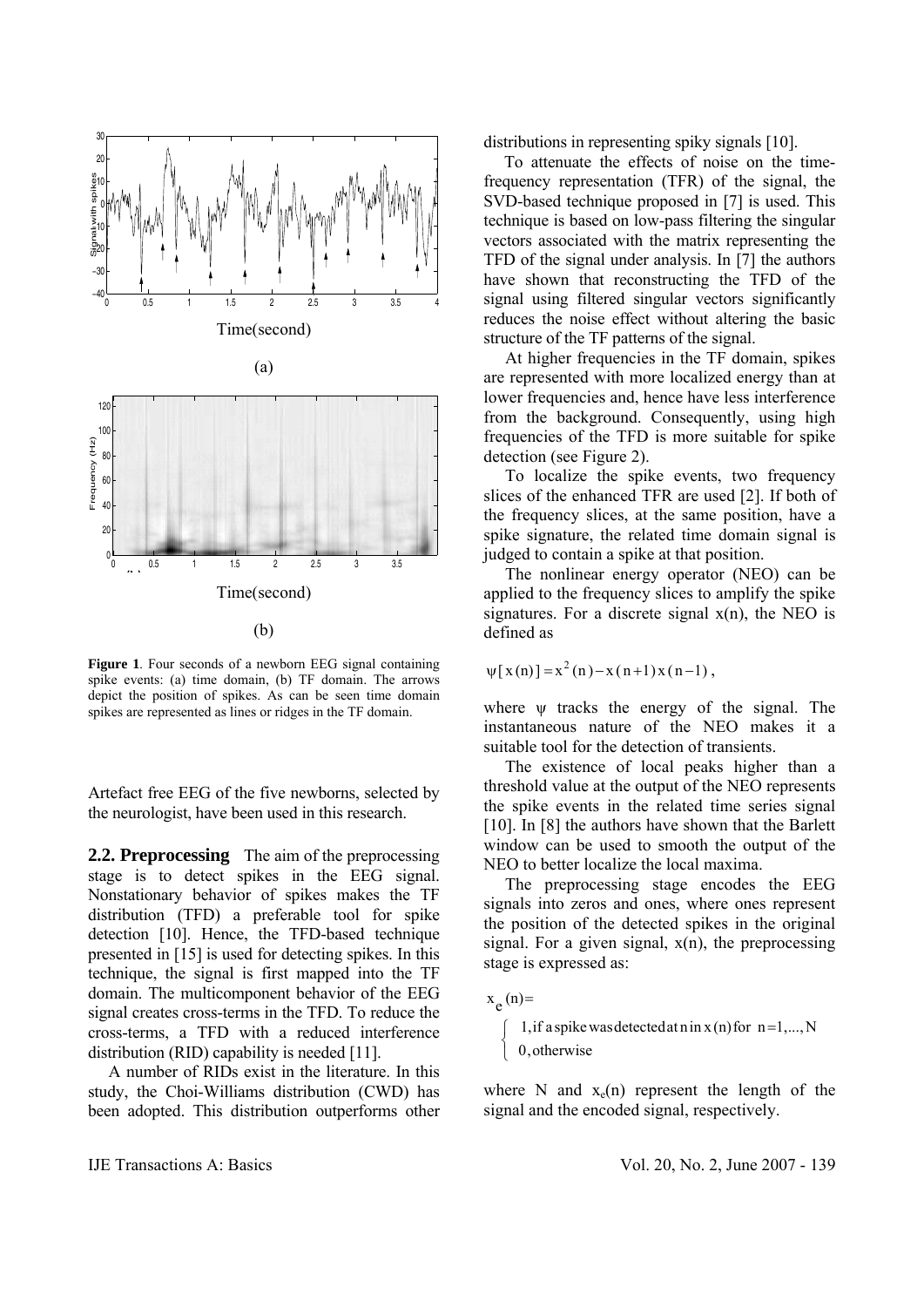

**Figure 2.** Frequency Slices extracted from the TFD in Figure 1 (a) at 70 Hz, (b) at 15 Hz.

**2.3. Seizure Signatures** A number of neurons firing synchronously create a signal with sharp waves [1]. Monitoring of the EEG reveals many spikes together with low frequency activity. There are however, some differences between the spike patterns related to the background and those which occur during the seizure activity. Analyzing intervals between successive spikes in the TF domain allows one to distinguish the nature of the spike firing patterns [14]. One way to characterize the variation of the SSI is by constructing a histogram of those intervals. The distribution of the intervals between successive values of ones in  $x_e$ , the encoded EEG signal, is computed and assigned to  $x_d$ . Then, the histogram of  $x_d$  is constructed:

 $H = \eta(x_d, b)$ ,

where η is the histogram function that places the elements of  $x_d$  into bins of width b indicating the

140 - Vol. 20, No. 2, June 2007 IJE Transactions A: Basics

number of sample spaces between successive spikes. Figure 3 represents two different EEG epochs containing seizure and nonseizure activities. The data have been sampled at 256 Hz. The positions of spikes in the signals detected by the TF-based spike detection technique are shown on subsequent figures by the pointing pins.

 Figure 4 shows the HSSIs (H) related to the epochs shown in Figure 3 with  $b = 5$ . Note that the resolution setting of the TF analysis affects the value of b. Resolution of the TFD used to analyze Figure 3 was set to 5, hence, the b was set to 5. The first ten bins of the histograms are represented in the figure. It can be seen that there is a significant difference between the HSSI of seizure and nonseizure activities. During seizure activity, as the bin number increases the HSSI increases to a maximum value and then decreases gradually to



**Figure 3**. Newborn EEG signals. The pointing pins at the bottom of the signals represent the position of spikes detected by the TF-based spike detection technique. (a) Seizure activity, (b) Nonseizure activity.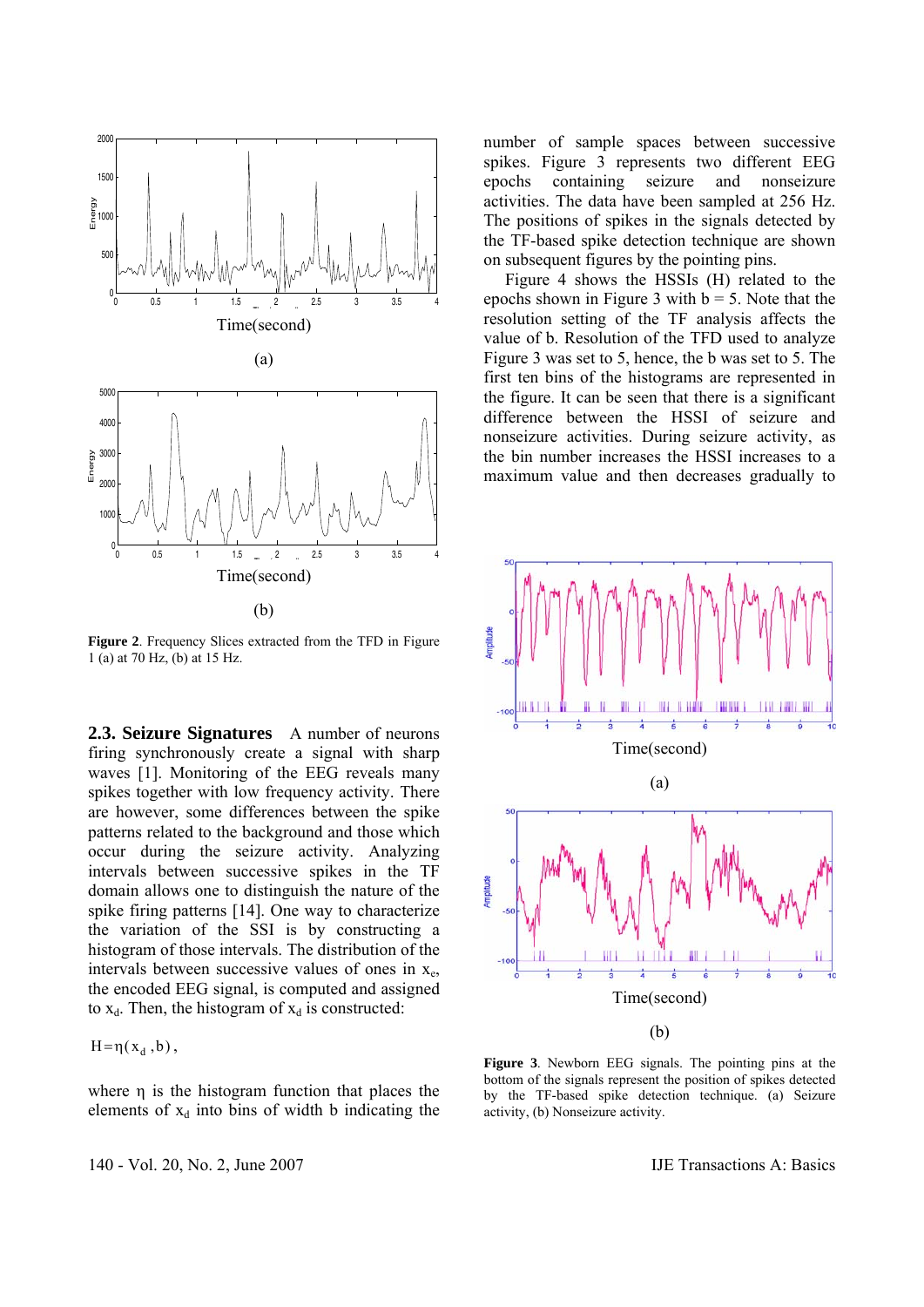



**Figure 4**. Histogram of the SSI for the signal represented in Figure 3: (a) seizure activity, (b) nonseizure activity.

**Figure 5**. Histogram of successive spike intervals of seizure activity represented in Figure  $3(a)$ : (a) the first four seconds (b) the first two seconds.

zero. In addition, the total value of the bins for the HSSI related to seizure activity is higher than the one related to nonseizure activity.

**2.3. Segmentation of EEG Signals** In the detection process of the TF technique, individual channels of EEG data are segmented into 4-second epochs. The duration of seizures varies widely [12]. In addition, there is no consistency between neurologists about the minimum duration of seizure. Some require that a seizure last for at least 10 seconds; others require a minimum duration of 20 seconds and still others do not specify time limits for EEG seizure [16]. However, the results of this research show that the HSSIs for any duration of seizures are mostly similar. Figure 5 shows the HSSIs of the first four and two seconds of the seizure activity represented in Figure 3(a). As it can be seen these HSSIs are similar to the HSSI represented in Figure 4(a).

 The results also show that by increasing the length of epochs the good detection rate as well as the false detection rate is increased. However, by choosing 4-second EEG epochs the best detection rates are achieved.

**2.4. Decision Making** It is shown that from a signal processing point of view there are different patterns of seizure activities [12,17]. An EEG epoch is considered to have a seizure activity if the related HSSI is similar to the HSSI of a class of seizure activity. To find the similarity, a one dimensional Jensen function is used to measure the similarity of two histograms [18].

 Given two vectors S and R, representing the HSSIs of the EEG epoch under analysis and that of the reference respectively, the Jensen function, ζ, is defined as: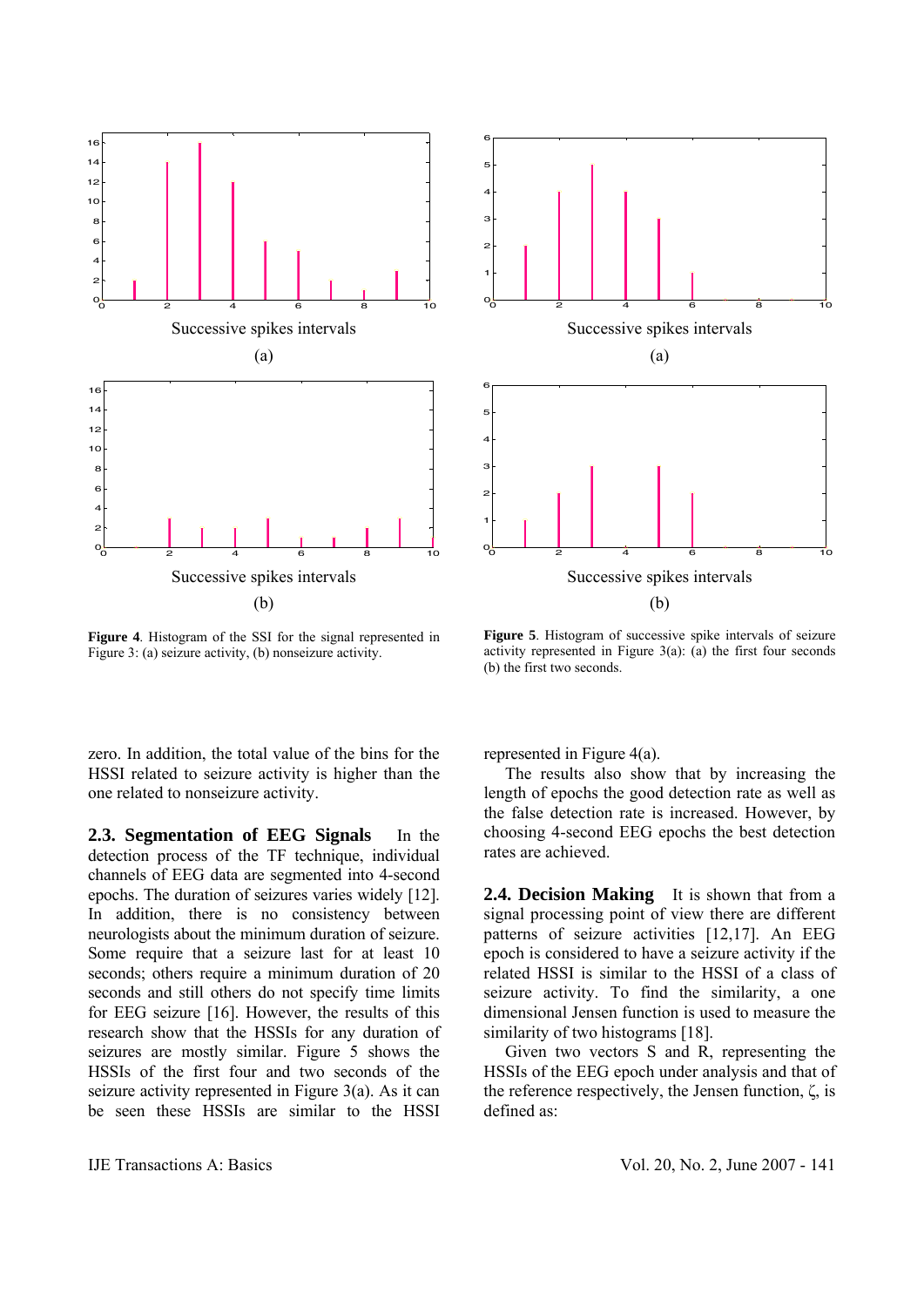$$
\zeta(S,R) = \frac{1}{2} \sum_{i=1}^{K} \{s'_i \log_2 s'_i + r'_i \log_2 r'_i - (s'_i + r'_i) \log_2 ((s'_i + r'_i) / 2) \}
$$

Where

$$
S = [s_1 \ s_2 \ ...s_k], R = [r_1 \ r_2 \ ... \ r_k]
$$
  
\n
$$
s'_i = s_i / M_S, r'_i = r_i / M_R \text{ For } i = 1:k
$$
  
\n
$$
M_S = \sum_{i=1}^{K} s_i, M_R = \sum_{i=1}^{K} r_i,
$$

The values of the Jensen function are constrained between 0 and 1. If vectors S and R are exactly the same, the value of the Jensen function will be equal to zero. Therefore, the smaller the value of the Jensen function, the more likely the epoch associated with the histogram S is extracted from an EEG which exhibits a seizure. In the present work, an EEG epoch is considered as a seizure if the corresponding Jensen function is smaller than 0.1. The selected threshold value was the best trade-off between the good detection and false detection rates in EEG epochs of the database.

**2.5. Forming Seizures Class Set** To classify a set of HSSIs,  $H = {H_1, H_2, ..., H_n}$ , into different classes,  $C = \{C_1, C_2, \ldots, C_m\}$  the *k*-nearest neighbor algorithm is used as follows:

$$
C_1 = H_1
$$
,  $C = {C_1}$ 

 $R = \varphi(H_i, C)|_{i = 2:n}$ 

where  $\varphi$  is a function that compares H<sub>i</sub> with different classes in C using the Jensen function to find the nearest one, and  $C_i$  is a vector holding the average values of Hi related to the class represented by  $C_i$ . The output of the function is a vector including the distance and the class number, the winner class or the class with the shortest distance. Hence,  $R = [gd]$  is a vector of two elements where g and d represent the class number and the distance, respectively.

For a given  $H<sub>i</sub>$ , in the classification process, if d is less than a predefined threshold value,  $H_i$  is

142 - Vol. 20, No. 2, June 2007 IJE Transactions A: Basics

considered to be in the winner class. Otherwise Hi makes a new class by itself. This process is continued to classify all the members in the database.

 To validate the class set, the classification process is repeated. In the next trial of classification, the class set from the last trial is used as the initial state. In the new trial of the classification, the number of classes may change. If  $H_i$  is not close enough to any of the existing classes, it creates a new class. If a class could not obtain any member, it would be removed from the class set. The validation process is continued until the class set has no more changes.

 To form the seizure class set, the EEG data of 11 newborns who were admitted at the Royal Children's Hospital in Brisbane, Australia were used. Firstly, a database was made of 4-second epochs associated with seizure activity. The database includes 5000 seizures. The HSSIs extracted from the database have been classified into six different classes, without supervision, using the *k-*nearest neighbor technique. Figure 6 shows the HSSI of the class set. The majority of seizures from the database join either Class 1 or Class 2. Rates of different classes in classifying seizures from the database are shown in Table 1. These investigations show that HSSIs extracted from the EEG seizures of a baby may be similar to any of the six HSSI class sets. However, the rate of HSSI patterns may not bet the same in different babies.

## **3. PERFORMANCE ASSESSMENT**

In order to assess the performance of the above technique in detecting EEG seizure, the EEG data collected from another five newborn babies whose ages range between two days to two weeks were used. The seizure and nonseizure areas on the EEG data were labeled by a neurologist at the Royal Children's Hospital in Brisbane, Australia.

 The performance of the proposed seizure detection method is then compared with three other published methods, namely: Autocorrelation [19], Spectrum [20] and Singular Spectrum Analysis [21] (SSA). The Autocorrelation method performs analysis in the time domain and is based on the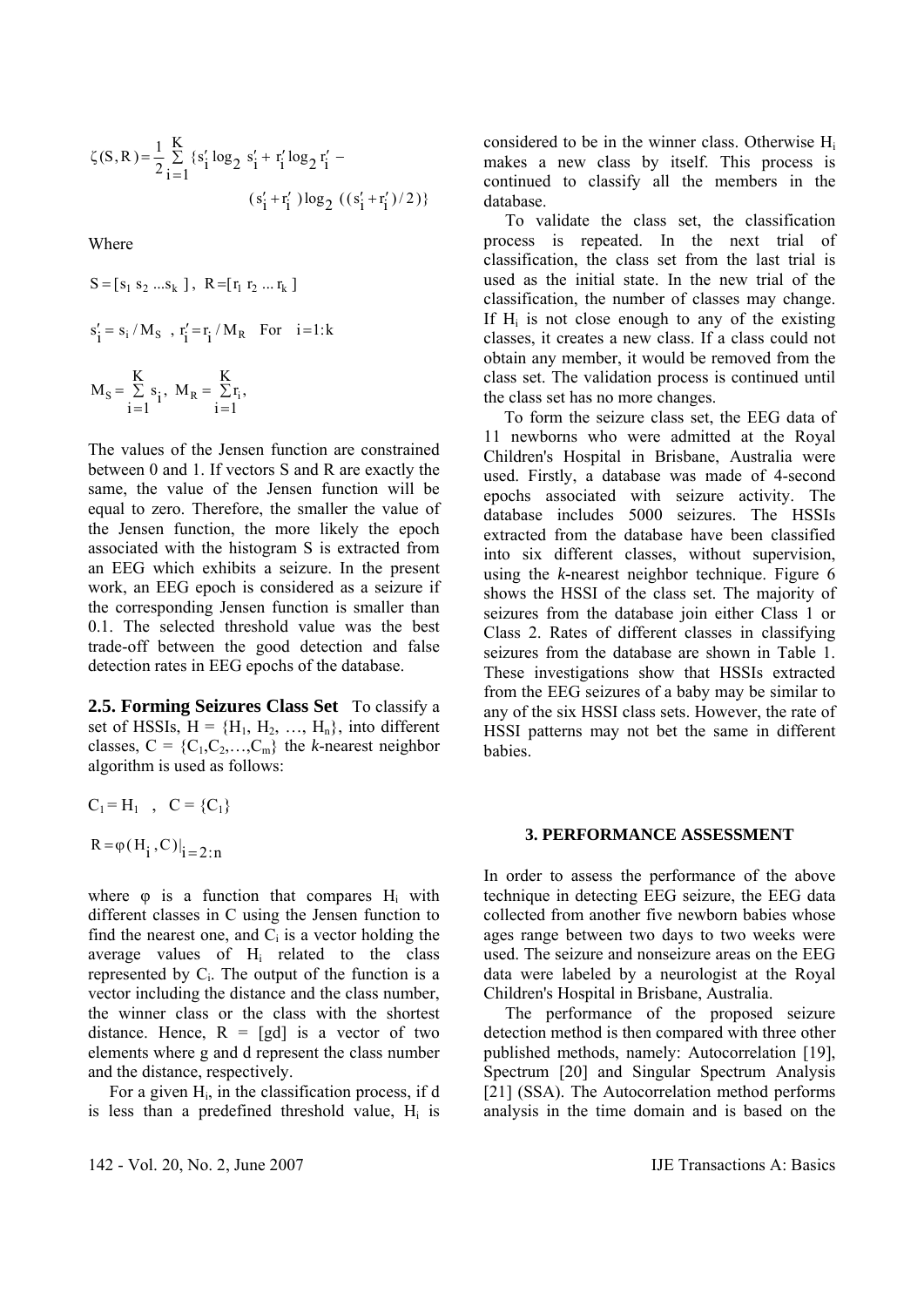

Successive spikes intervals

**Figure 6**. Histogram of the SSI related to different classes of the EEG signal.

| Class set | Rate  |
|-----------|-------|
| Class 1   | 49 %  |
| Class 2   | 21 %  |
| Class 3   | 13 %  |
| Class 4   | 12 %  |
| Class 5   | $3\%$ |
| Class 6   | $2\%$ |

**TABLE 1. Prevalence of Six Classes of Seizure in Newborn EEGs.** 

autocorrelation function of short epochs of EEG data. The Spectrum technique is based on spectral analysis and is used to detect periodic discharges. The SSA technique employs singular spectrum analysis and information theoretic-based selection of the signal subspace.

 The performance assessment of the proposed method was accomplished by applying its algorithm to all the EEG channels of each newborn. The EEG epoch is considered to contain a seizure in a given time interval if the algorithm detects a seizure in one or more channels on that specific interval. The performance results are summarized in Table 2. In this table, the good detection rate (GDR) and false detection rate (FDR) are defined as:

$$
GDR = 100 \times \frac{GD}{R} \% , \quad FDR = 100 \times \frac{FD}{GD + FD} \%
$$

where GD and FD are the total number of good and false detections, respectively, and R represents the total number of seizures recognized by the neurologist. A good detection occurs if the detected EEG epoch matches the epoch labeled as a seizure by the neurologist.

#### **4. DISCUSSION**

The performance results represented in Table 2 show that except for Baby 3, the TF-based technique has better GDR than the other methods. The reason for the low GDR associated with Baby 3 using the TF-based technique has been recognized. One epoch of the data that was labeled as a seizure by the neurologist and detected by the different techniques, except the TF-based technique, is shown in Figure 7. The figure shows the existence of a low frequency activity as well as high frequency activity (spikes) in the signal. As mentioned before, the repetitiveness in the low frequency activity of the signal is a signature of the seizure. Since the Autocorrelation, Spectrum and SSA techniques are low frequency-based methods, they have succeeded in detecting the seizures.

 To analyze the behavior of spikes in the signal using the TF-based method, positions of the detected spikes are shown by the pointed pins at the bottom of the figure. Detection of a few spikes in the signal shows that most of the spike-like patterns are due to noise. The histogram of interspike intervals is shown in Figure 8. The first ten bins are shown in the histogram. It is clear that the histogram is not similar to any histogram related to the different classes of seizure activity (see Figure 6).

 The failure in detecting the seizure signal represented in Figure 7 is due to the fact that the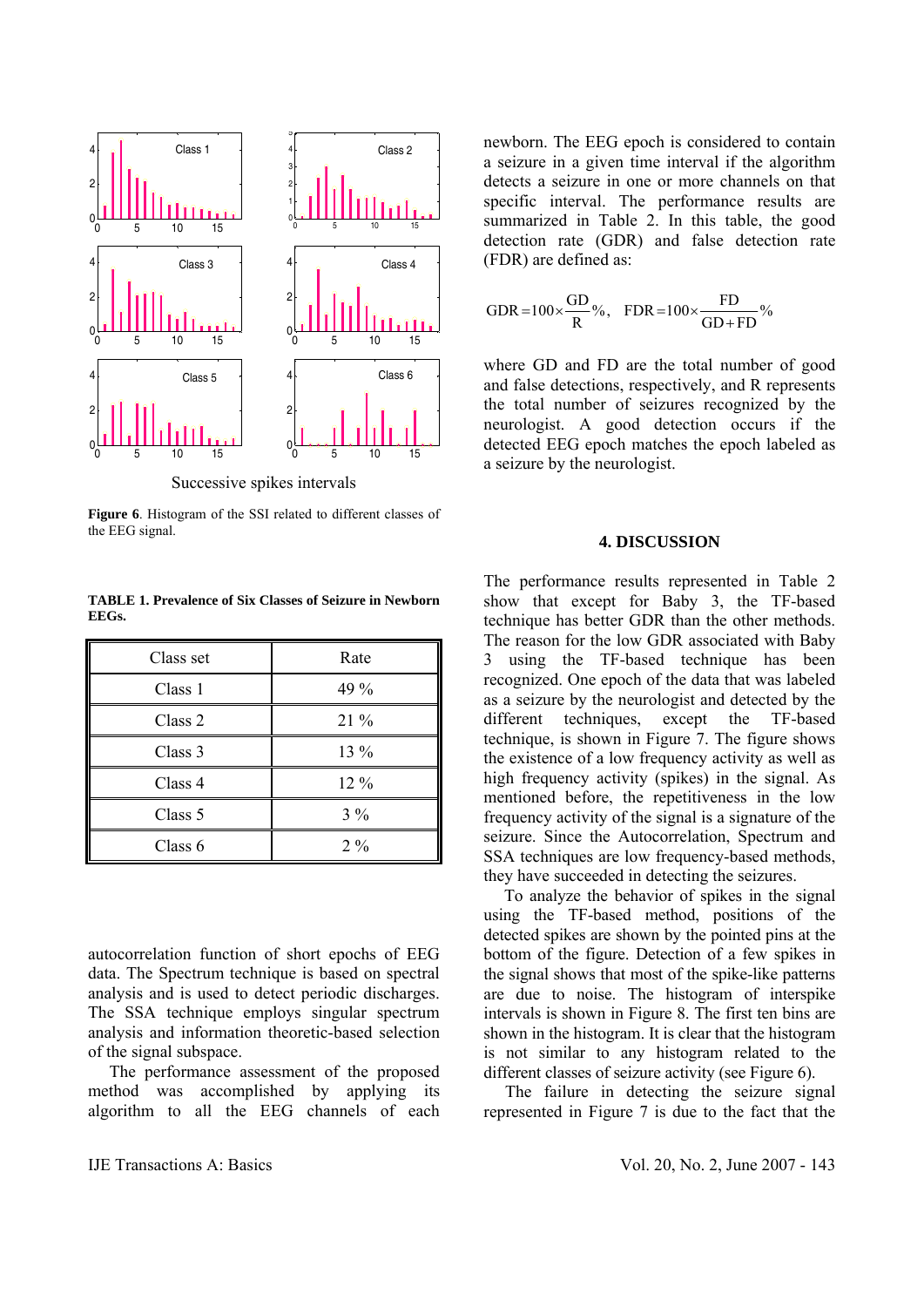| Patients | Autocorrelation |              | Spectral     |              | <b>SSA</b> |              | <b>HSSI</b> |              |
|----------|-----------------|--------------|--------------|--------------|------------|--------------|-------------|--------------|
|          | <b>GDR</b>      | <b>FDR</b>   | <b>GDR</b>   | <b>FDR</b>   | <b>GDR</b> | <b>FDR</b>   | <b>GDR</b>  | <b>FDR</b>   |
| Baby1    | 50%             | $11\%$       | 44%          | 14%          | 50 %       | 19%          | 95%         | 10%          |
| Baby2    | 32%             | 7.5%         | 47%          | $\mathbf{0}$ | 97%        | $2\%$        | 100%        | 2.5%         |
| Baby3    | 95%             | 37%          | 85%          | 36%          | 99%        | 35%          | 70%         | 12%          |
| Baby4    | 31%             | $\mathbf{0}$ | $\mathbf{0}$ | $\mathbf{0}$ | 91%        | $\mathbf{0}$ | 97%         | $\mathbf{0}$ |
| Baby5    | 67%             | $1\%$        | 78 %         | $1\%$        | 98 %       | $1\%$        | 100%        | $\mathbf{0}$ |
| Average  | 55%             | 11.3%        | 59.6%        | 12.7%        | 87%        | $11.4\%$     | 92.4%       | 4.9%         |

**TABLE 2. Performance Results on Five Newborn EEG Data.** 

seizure appeared to have a low frequency signature. In other words, the high frequency signature of the seizure is absent.

 For the first baby in Table 2 the TF technique has a remarkably better GDR than the other techniques with the lowest FDR. This could be due to the existence of seizures with a mostly high frequency signature or to the nonstationary behavior of the seizure. It can be conclude from Table 2 that the TFbased method has better performance than the three other techniques in terms of both GDR and FDR.

 It should be noted that the superior performance of the proposed technique over the existing methods is based on a sample of five newborn EEGs. The data sample needs to be increased to improve the confidence of the results for automatic EEG seizure detection.

## **5. CONCLUSION**

This paper presents a new approach for automatic seizure detection in newborn EEG signals, based on the distribution of interspike intervals. The technique is composed of two stages. In the first stage, the EEG signal is preprocessed to detect spike events. In the next stage, the histogram of successive spike intervals is extracted to

144 - Vol. 20, No. 2, June 2007 IJE Transactions A: Basics

discriminate between seizure and nonseizure activities. Results obtained with five newborn EEG data show that the time-frequency based technique outperforms the three other existing methods. However, more data set is needed to convince of the superiority of the proposed technique in detecting newborn EEG seizures.

#### **6. ACKNOWLEDGMENTS**

The Author wishes to thank Prof. Paul Colditz of the Royal Women's Hospital in Brisbane for providing access to the Prenatal Research Center and Dr. Chris Burke of the Royal Children's Hospital in Brisbane for the interpretation of the EEG data. The author also wishes to thank Prof. Boualem Boashash for his valuable comments on reviewing this paper.

# **7. REFERENCES**

- 1. Mizrahi, E. M. and Kellaway, P., "Diagnosis and management of neonatal seizures", Lippincott-Raven, Lippincott Williams and Wilkins, Philadelphia, (1998).
- 2. Rankine, R., Stevenson, N., Mesbah, M. and Boashash, B., "Nonstationary Model of Newborn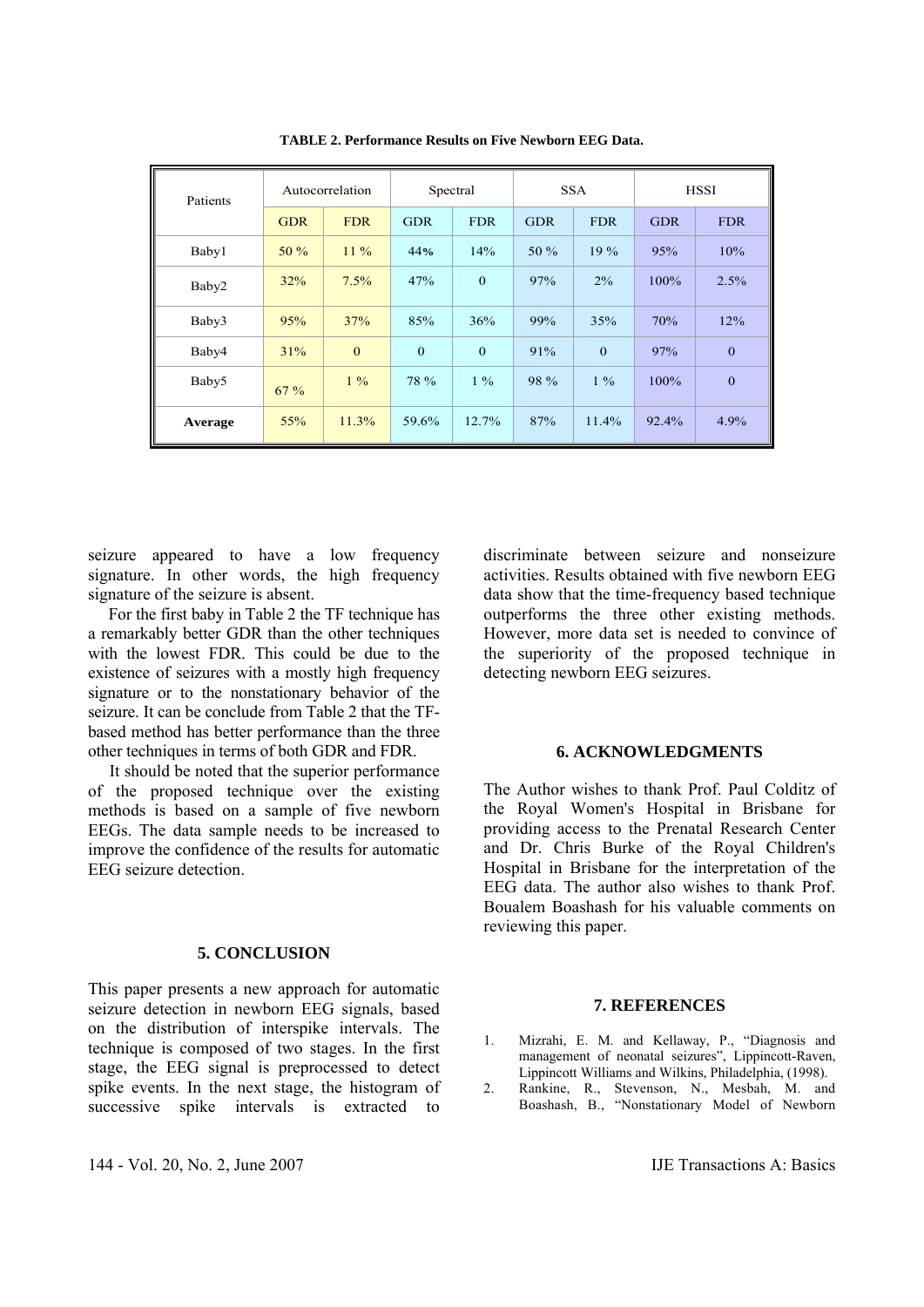

**Figure 7**. Four seconds of the third baby's EEG signal in Table 2.



Successive spikes intervals

**Figure 8**. Histogram of interspike intervals extracted from the EEG signal shown in Figure 7.

EEG", *IEEE Transactions on Biomedical Engineering*, Vol. 54, No. 1, (2007), 19-28.

- 3. Karayiannis, N. B., Mukherjee, A., Glover, J. R., Ktonas, P. Y., Frost, J. D., Hrachovy, J. R. A. and Mizrahi, E. M., "Detection of Pseudosinusoidal Epileptic Seizure Segments in the Neonatal EEG by Cascading a Rule-Based Algorithm With a Neural Network", *IEEE Transactions on Biomedical Engineering*, Vol. 53, No. 4, (2006), 633-641.
- 4. Coppola, G., Plouin, P., Chiron, C., Robain, O. and Dulac, O., "Migrating partial seizures in infancy: a malignant disorder with developmental arrest", *Epilepsia*, Vol. 36, No. 10, (1995), 1017-1024.
- 5. Hassanpour, H., Mesbah, M. and Boashash, B., "Comparative performance of time-frequency based newborn EEG seizure detection using spike signatures", the *IEEE Int. Conf. on Acoustics, Speech and Signal Processing*, Hong Kong, Vol. 2, (2003), 389-392.
- 6. Boashash, B. and Mesbah, M., "A time-frequency approach for newborn seizure detection", *IEEE of EMBS Magazine*, Vol. 20, No. 5, (2001), 54-64.
- 7. Hassanpour, H., Mesbah, M. and Boashash, B., "SVD-

based technique for enhancing the time-frequency representation of signals", *Fourth Australian Workshop on Sig. Proc. and Appl., Brisbane*, (Dec., 2002), 113-116.

- 8. Mukhopadhyay, S. and Rau, G. C., "A new interpretation of nonlinear energy operator and its efficiency in spike detection", *IEEE Trans. on Boimed. Eng.*, Vol. 45, No. 2, (Feb., 1998), 180-187.
- 9. Toussaint, G. T., "Proximity graphs for nearest neighbor decision rules: recent progress", *Interface-2002, 34th Symposium on Computing and Statistics*, Montreal Canada, (2002), (available on line at http://www.cgrl.cs.mcgill.ca/~godfried/publications/inte rface.pdf).
- 10. Hassanpour, H., Mesbah, M. and Boashash, B., "A time–frequency approach for spike detection", *IEEE International Conference on Electronics, Circuits and Systems*, Sharjah, UAE, Vol. 1, (2003), 56-59.
- 11. Williams, W. J., "Reduced interference distributions: Biological applications and interpretation," *Proc. Of IEEE*, Vol. 84, No. 9, (Sept., 1996), 1264-1280.
- 12. Boashash, B., Mesbah, M. and Colditz, P., "Time-Frequency detection of EEG abnormalities", in Time-Frequency Signal Analysis and Processing: A Comprehensive Reference, B. Boashash, Ed., Chapter 15, Elsevier, Oxford, (2003), 663-670.
- 13. Hassanpour, M. Mesbah, and B. Boashash, "Timefrequency Feature Extraction of Newborn EEG Seizure Using SVD-Based Techniques", *EURASIP Journal on Applied Signal Processing*, No. 16, (2004), 2544-2554.
- 14. Hassanpour, H., Mesbah, M. and Boashash, B., "Timefrequency based newborn EEG seizure detection using low and high frequency signatures", *Physiological Measurement*, Vol. 25, (2004), 935-944.
- 15. Hassanpour, H., Mesbah, M. and Boashash, B., "EEG spike detection using time-frequency signal analysis", *IEEE International Conference on Acoustics, Speech, and Signal Processing (ICASSP '04)*, Montreal Canada, Vol. 5, (2004), 421-424.
- 16. Lombroso, C. T., "Neonatal EEG ploygraphy in normal and abnormal newborns", in Electroencephalography. Basic Principles, Clinical Applications and Related Fields, E. Niedermeyer and F. H. Lopes da Silva, Eds., Chapter 48, Williams and Wilkins, Baltimore, USA, (1993), 802-875.
- 17. Boashash, B. and Mesbah, M., "A time-frequency approach for newborn seizure detection", *IEEE of EMBS Magazine*, Vol. 20, No. 5, (2001), 54-64.
- 18. Menendez, L. M., Pardo, J. A., Pardo, L. and Pardo, M. C., "The Jensen-Shannon Divergence", *Journal of the Franklin Institute*, Vol. 334B, No. 2, (1997), 307-318.
- 19. Liu, A., Hahn, J. S., Heldt, G. P. and Coen, R. W., "Detection of neonatal seizure through computerized EEG analysis", *Electroenc. and Clin. Neurophysy*, Vol. 82, (1992), 30-37.
- 20. Gotman, J., Flanagan, D., Zhang, J. and Rosenblatt, B., "Automatic seizure detection in the newborn: Method and initial evaluation", *Electroenc. and Clin. Neurophysy*, No. 103, (1997), 356-362.
- 21. Celka, P. and Colditz, P., "A computer aided detection of EEG seizures in infants: a singular spectrum approach

IJE Transactions A: Basics Vol. 20, No. 2, June 2007 - 145